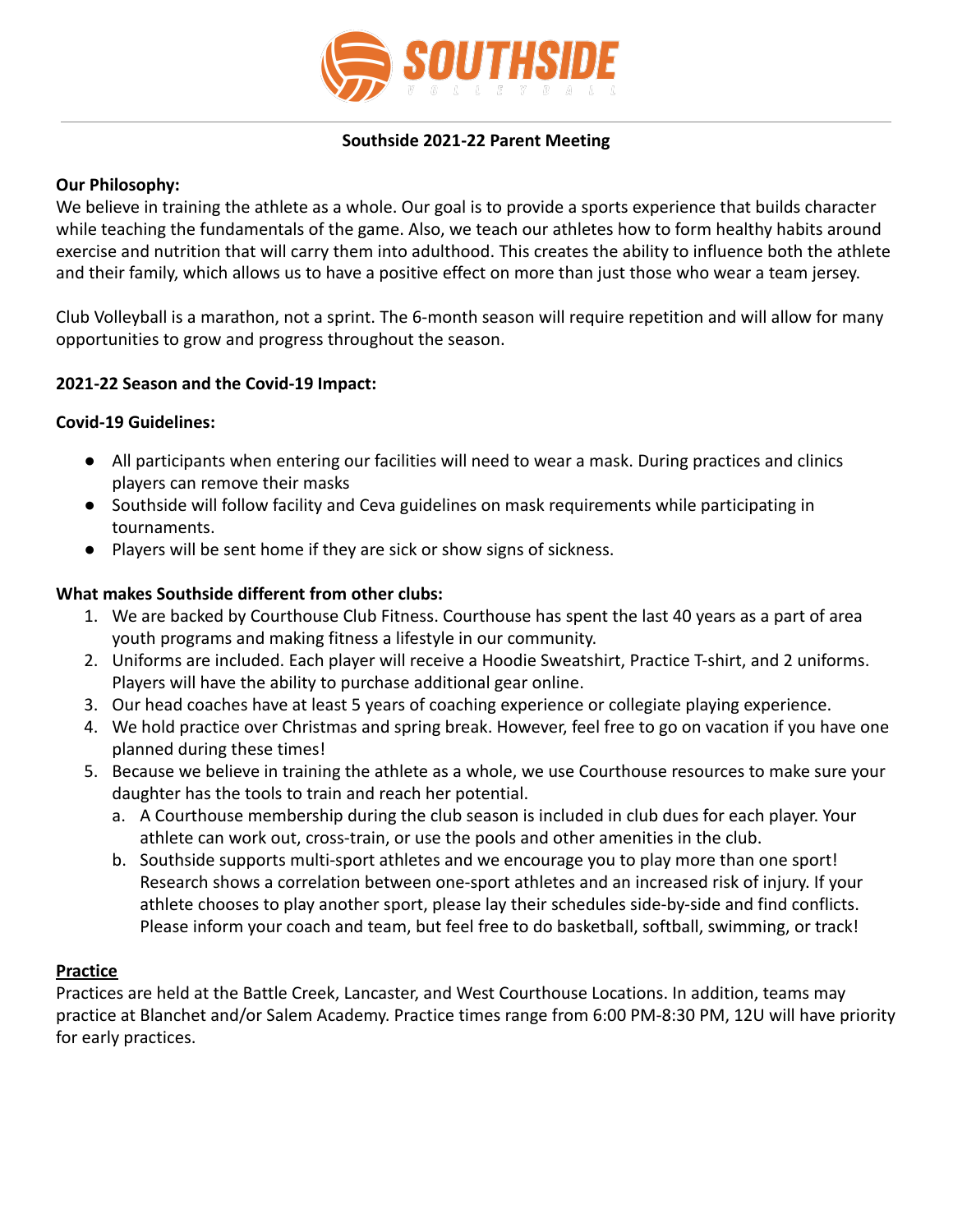# **Cost**

We realize that club volleyball is an investment and want to identify what is included in your cost. **This year all travel tournament fees are included in your club dues, no more travel tournament invoices. Player lodging, transportation and food will be the parent's responsibility.**

| <b>Teams</b> | Club Dues | <b>Deposit</b> | Installment 1 | Installment 2 | Installment 3 | Installment 4 | Installment 5 |
|--------------|-----------|----------------|---------------|---------------|---------------|---------------|---------------|
| 18Black      | \$2,800   | \$600          | \$440         | \$440         | \$440         | \$440         | \$440         |
| 16Black      | \$2,600   | \$600          | \$400         | \$400         | \$400         | \$400         | \$400         |
| 16Orange     | \$2,400   | \$600          | \$360         | \$360         | \$360         | \$360         | \$360         |
| 16White      | \$2,200   | \$600          | \$320         | \$320         | \$320         | \$320         | \$320         |
| 14Black      | \$2,100   | \$600          | \$300         | \$300         | \$300         | \$300         | \$300         |
| 14Orange     | \$2,000   | \$600          | \$280         | \$280         | \$280         | \$280         | \$280         |
| 14White      | \$1,850   | \$600          | \$250         | \$250         | \$250         | \$250         | \$250         |
| 12Black      | \$1,100   | \$600          | \$100         | \$100         | \$100         | \$100         | \$100         |

# **\*\*A fundraising option will be available to offset club dues, as well as our Southside Scholarship Fund. Scholarship applications are on our website.**

# **Pre-Season Clinics - Cost: \$35 Register via [Southsidevb.com](https://www.southsidevb.com/clinic/)**

**12U Pre-Season Clinic** – October 18, 6:30 PM to 8:00 PM at West Courthouse

**14U Pre-Season Clinic** – October 20, 6:30 PM to 8:00 PM at West Courthouse

**16U/18U Pre-Season Clinic** – October 28, 6:30 PM to 8:30 PM at Battle Creek Courthouse

## **Tryouts**

**12U** - Sunday, November 7, 2021, 8:00 AM - 10:00 AM Battle Creek Courthouse

**14U** - Sunday, November 7, 2021, 11:00 AM - 2:00 PM Battle Creek Courthouse

**16U** - Sunday, November 21, 2021, 10:30 AM - 1:30 PM Battle Creek Courthouse

**18U** - Sunday, November 21, 2021, 8:00 AM - 9:30 AM Battle Creek Courthouse

#### **Parents MUST be present at the end of all tryouts. Teams will be selected at the end of tryouts.**

## **What you need to do before Tryouts (information found at southsidevb.com/tryouts)**

- Register for Tryouts via SportsEngine
- Fill out the CEVA Membership Form online (found on the Southside website)

#### **What you need to bring to Tryouts**

- Printed or digital copy of your USAV membership
- Printed CEVA Medical Release Form